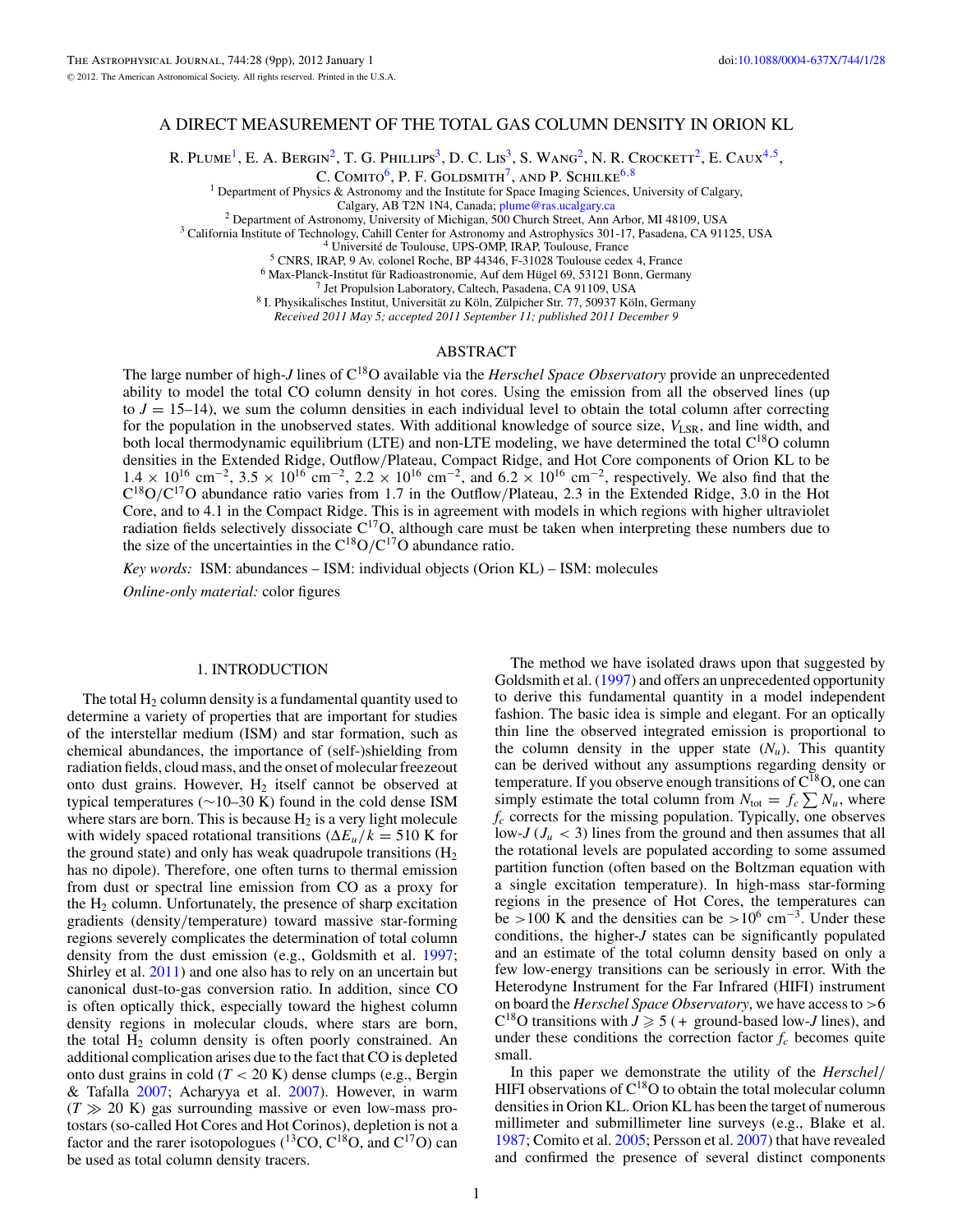along the line of sight. The Extended Ridge is a fairly cool  $(T_K \approx 40 \text{ K})$ , quiescent ( $V_{LSR} \approx 8 \text{ km s}^{-1}$  in the south to  $\approx$ 10 km s<sup>-1</sup> in the north with  $\Delta V_{\text{FWHM}} \approx 3-5$  km s<sup>-1</sup>), extended (≈180") ridge of gas. The Outflow/Plateau is warmer  $(T_K \approx 100-150 \text{ K})$  and smaller ( $\approx 20''-70''$ ) than the Extended Ridge and has two distinct kinematic components—a highvelocity component ( $\Delta V_{\text{FWHM}} > 30 \text{ km s}^{-1}$ ) centered slightly north of IRc 2 (Wright et al. [1983\)](#page-8-0) and a low-velocity component  $\Delta V_{\text{FWHM}} \gtrsim 18 \text{ km s}^{-1}$ ) which is centered on IRc 2 itself (Plambeck et al. [1982\)](#page-8-0). In this paper we focus on the lowvelocity component since, in our data, we see little evidence for  $C^{18}O$  or  $\overline{C}^{17}O$  emission from the high-velocity component. The Compact Ridge has similar kinematics to the Extended Ridge ( $\Delta V_{\text{FWHM}} \approx 3-5$  km s<sup>-1</sup> and  $V_{\text{LSR}} \approx 8-10$  km s<sup>-1</sup>) but is spatially distinct, smaller (25<sup>"</sup>), and hotter ( $T_K \sim 125$  K; Bergin et al. [1994\)](#page-8-0). The Hot Core is the smallest and hottest of all the components (10" and  $\approx$ 150 K, respectively), and is also kinematically distinct from the other components—with  $V_{\text{LSR}} = 3-4 \text{ km s}^{-1}$  and  $\Delta V_{\text{FWHM}} \approx 9 \text{ km s}^{-1}$ . The Hot Core is centered  $\approx 2$ " from IRc 2 and is heated internally by young massive protostars.

In Section 2 we describe our *Herschel* observations, while in Section 3 we present and discuss our modeling and results, including a detailed discussion of the uncertainties on the derived columns, which we estimate to be generally less than 25%. We summarize our results in Section [4.](#page-7-0)

#### 2. OBSERVATIONS

The observations presented here were taken as part of the *Herschel/*HIFI Observations of EXtraOrdinary Sources (HEXOS) Guaranteed Time Key Project on the *Herschel Space Observatory* (Bergin et al. [2010\)](#page-8-0). A detailed description of these observations is given by Bergin et al. [\(2010\)](#page-8-0) but, in summary, the observations were carried out using the dual beam switch mode pointed toward the Orion Hot Core at  $\alpha_{12000} = 5^{\text{h}} 35^{\text{m}} 14^{\text{s}}.3$ and  $\delta_{J2000} = -5°22'36''.7$ . We used the Wide Band Spectrometer providing a spectral resolution of 1.1 MHz over a 4 GHz intermediate frequency bandwidth and only use the data from the horizontal polarization (due to excess noise seen in the vertical polarization data). We applied the standard HIFI deconvolution using the *doDeconvolution* task within the Herschel Interactive Processing Environment (Version 5.0) and all data presented here are deconvolved single sideband spectra. In addition, the standard HIFI beam efficiencies  $(\eta_{mb})$  have been applied so that all data are presented and modeled as main beam temperatures where  $T_{\rm mb} = T_A^*/\eta_{\rm mb}$ . The HIFI C<sup>18</sup>O and C<sup>17</sup>O lines available for our analysis are listed in Table 1. *Herschel* beam sizes range from  $\approx 40''$  in Band 1A to 13" in Band 6B and are also listed in Table 1 along with the velocity resolution of the observations (in some cases smoothed to improve S*/*N).

In addition to the *Herschel/*HIFI observations, we have ground-based observations of  $C^{18}O$  3–2 (329.330 GHz),  $C^{18}O$  2–1 (219.560 GHz), and  $C^{17}O$  2–1 (224.714 GHz) at the same position, using the 10.4 m Caltech Submillimeter Observatory (CSO) on Mauna Kea, Hawaii. These observations were taken in 2009 October and November using a spectral resolution of 0.488 MHz ( $\sim$ 0.4 km s<sup>-1</sup>). The system temperature for these observations was 1000 K for the 3–2 observations and  $∼400$  K for the 2–1 observations. The C<sup>18</sup>O 3–2 data have been corrected to the  $T_{\rm mb}$  scale using a main beam efficiency of 0.75. The main beam efficiencies of  $C^{18}O$  and  $C^{17}O$  2–1 are 0.77 and 0.70, respectively. The beam sizes of the CSO at 330 GHz are

| <b>Table 1</b><br>Line Parameters |                 |               |            |                 |                   |                                  |
|-----------------------------------|-----------------|---------------|------------|-----------------|-------------------|----------------------------------|
| <b>HIFI</b> Band                  | Line            | Freq<br>(GHz) | rms<br>(K) | $\eta_{\rm mb}$ | $\theta_{mb}('')$ | $\Delta V$ FWHM<br>$(km s^{-1})$ |
| Band 1A                           | $C^{18}O$ 5-4   | 548.831       | 0.05       | 0.68            | 40                | 0.29                             |
| Band 2B                           | $C^{18}O$ 7-6   | 768.251       | 0.10       | 0.68            | 28                | 0.20                             |
|                                   | $C^{17}O$ 7–6   | 786.280       | 0.09       | 0.68            | 27                | 0.20                             |
| Band 3B                           | $C^{18}O_8-7$   | 877.922       | 0.10       | 0.68            | 24                | 0.16                             |
|                                   | $C^{17}O_8-7$   | 898.523       | 0.05       | 0.68            | 24                | 0.16                             |
| Band 4A                           | $C^{18}O$ 9-8   | 987.560       | 0.07       | 0.67            | 22                | 0.15                             |
|                                   | $C^{17}O$ 9-8   | 1010.731      | 0.08       | 0.67            | 21                | 0.15                             |
| Band 5A                           | $C^{18}O$ 11-10 | 1206.725      | 0.13       | 0.66            | 18                | 0.13                             |
|                                   | $C^{17}O$ 10-9  | 1122.902      | 0.12       | 0.66            | 19                | 0.13                             |
|                                   | $C^{17}O$ 11–10 | 1235.031      | 0.16       | 0.66            | 17                | 0.13                             |
| Band 6A                           | $C^{17}O$ 13–12 | 1459.147      | 0.74       | 0.65            | 15                | 0.41                             |
| Band 6B                           | $C^{18}O$ 15–14 | 1644.495      | 0.59       | 0.64            | 13                | 0.73                             |
|                                   | $C^{17}O$ 15–14 | 1683.045      | 0.60       | 0.64            | 13                | 0.73                             |
| Band 7B                           | $C^{18}O$ 17–16 | 1863.037      | 0.42       | 0.63            | 12                | 0.65                             |
|                                   | $C^{17}O$ 16-15 | 1794.902      | 0.62       | 0.63            | 12                | 0.65                             |

220 GHz are  $\approx$ 21" and 32", respectively and so are moderately well-matched to the *Herschel/*HIFI beam sizes.

## 3. RESULTS AND DISCUSSION

# *3.1. Modeling the C18O Line Emission*

To obtain the total  $C^{18}O$  column density from a single transition, a typical assumption is that the emission is optically thin and in local thermodynamic equilibrium (LTE). In this case, the integrated intensity is linearly related to the column density in the upper state  $(N_u)$ . The total column density  $(N_{tot})$  can be estimated with a partition function based on the Boltzman equation and a single excitation temperature. Alternatively, one can use a more sophisticated non-LTE modeling technique in which the coupled equations of radiative transfer and detailed balance are solved together. Here it is typical to simply adjust the total column density until the model integrated intensity matches the observations. Large velocity gradient (LVG) and other publicly available codes such as RADEX (van der Tak et al. [2007\)](#page-8-0) are often employed for this task.

With observations of multiple transitions, however, the situation becomes a little more complicated. The most direct method to obtain  $N_{\text{tot}}$  would be to observe every possible transition, calculate the  $N_u$  in each upper state, and simply sum them all to obtain the column in all levels. This is quite powerful because it is a *temperature and excitation* independent measure of the total column. In practice, however, this is difficult to do due to high atmospheric opacity at many wavelengths and finite telescope time. A more typical case is the observation of just a few transitions from a single molecule which can be compared to a grid of models (each with a different  $N_{\text{tot}}$ ) to identify the model which gives the best fit to the observed line intensities via a  $\chi^2$ minimization technique (see, for example, Plume et al. [1997\)](#page-8-0). The "best fit," however, is not always a good fit, since a single *N*<sub>tot</sub> solution may not match the observed line intensities for all transitions.

With the HIFI instrument on board the *Herschel Space Observatory*, however, we have access to seven high-frequency  $C^{18}O$  transitions (see Table 1) and, combined with lower frequency ground-based observations, have a unique opportunity to directly calculate the total  $C^{18}O$  column density in Orion KL. Rather than using a  $\chi^2$  minimization technique, we have taken a slightly different approach based on a technique sug-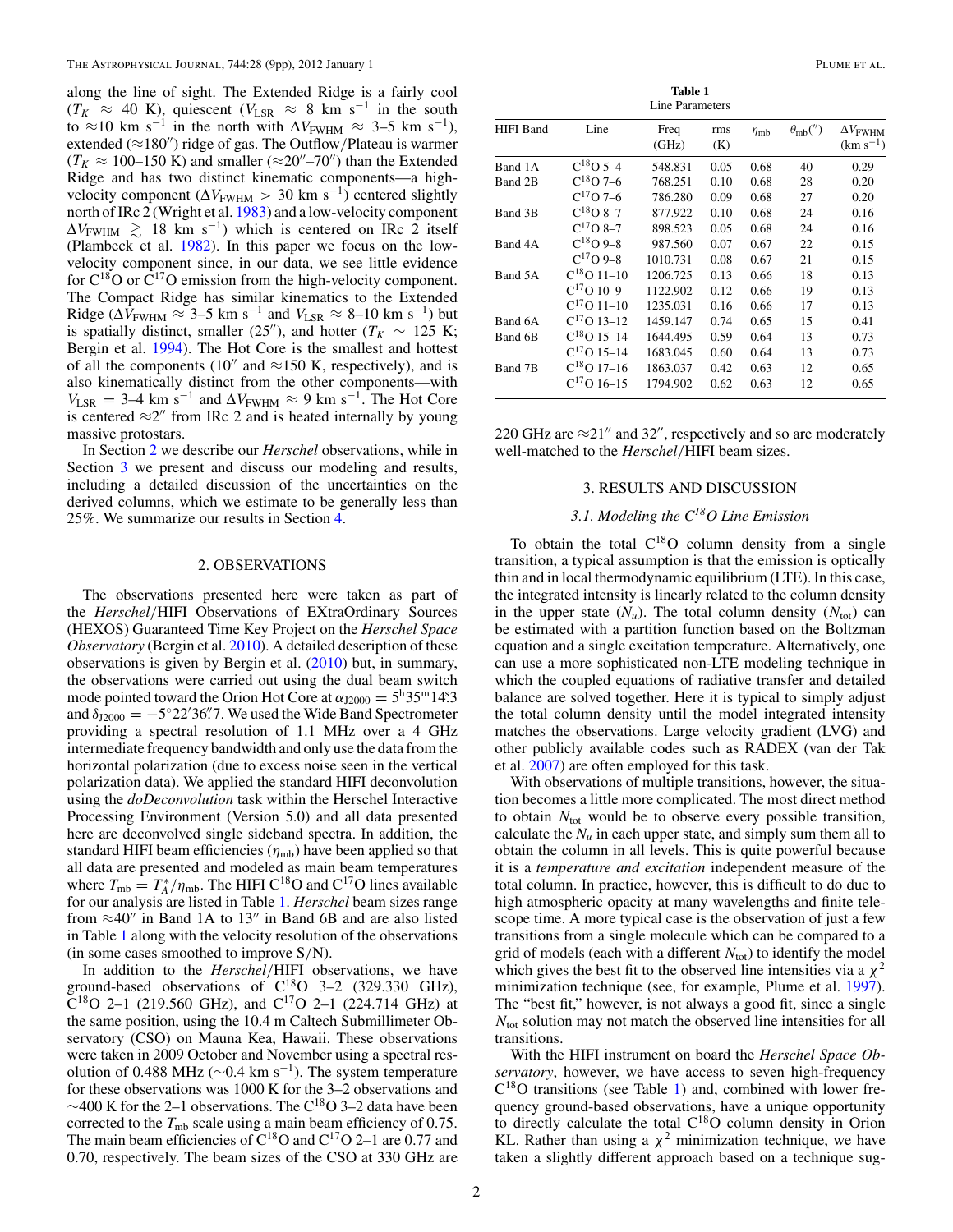<span id="page-2-0"></span>

**Figure 1.** CSO spectrum (histogram) and result of LTE modeling of the C<sup>18</sup>O  $J = 2-1$  (219.56 GHz) and 3-2 (329.330 GHz) in Orion KL. Results are shown for the Extended Ridge (solid blue), Outflow*/*Plateau (dashed blue), Compact Ridge (solid red), Hot Core (dashed red), and for the sum of all four components (dashed black).

(A color version of this figure is available in the online journal.)

**Table 2** Line-of-sight Components toward Orion KL

| Component             | (K) | <b>Size</b><br>$\sqrt{2}$ | $V_{\rm LSR}$<br>$(km s^{-1})$ | $\Delta V$ <sub>FWHM</sub><br>$(km s^{-1})$ | n<br>$\rm (cm^{-3})$ |
|-----------------------|-----|---------------------------|--------------------------------|---------------------------------------------|----------------------|
| <b>Extended Ridge</b> | 40  | 180                       | $8 - 10$                       | 3.0                                         | $10^5$               |
| Outflow/Plateau       | 100 | 60                        | $8 - 10$                       | 20.0                                        | 10 <sup>6</sup>      |
| Compact Ridge         | 125 | 25                        | $8 - 10$                       | 4.0                                         | 10 <sup>6</sup>      |
| Hot Core              | 150 | 10                        | $3-4$                          | 9.0                                         | 10 <sup>7</sup>      |

**Note.** Information obtained from Blake et al. [\(1987\)](#page-8-0), Genzel & Stutzki [\(1989\)](#page-8-0), and Bergin et al. [\(1994\)](#page-8-0).

gested by Goldsmith et al. [\(1997\)](#page-8-0). We derive *Nu* for each of the nine observed transitions (seven *Herschel* lines and two from the CSO). Orion KL is known to have different physical and kinematic components which, combined, produce the overall observed line profile. The physical parameters used to describe and model these components are given in Table 2. For each transition we vary the upper state  $C^{18}O$  column density  $(N_u)$  for each of the four components until we produce the best overall line profile. The spectra and model fits are shown in Figures 1 and [2.](#page-3-0)

The spectral modeling was done in two ways. We first adopt LTE, as implemented within WEEDS (Maret et al. [2011;](#page-8-0) part of the CLASS data reduction and analysis software package) and, second, we used the RADEX non-LTE code (van der Tak et al. [2007\)](#page-8-0), as implemented within the CASSIS data analysis package<sup>9</sup>. Both approaches model the line intensity and profile taking into account the beam filling factor by coupling the source size to the telescope beam size as a function of frequency, the kinetic temperature of the gas, the source velocity, and the line FWHM. The RADEX model also requires the source density.

When modeling the  $C^{18}O$  emission in Orion KL, great care must be taken to identify other molecular species that may be contaminating the observed spectral line profile. To do so, we used the Cologne Database for Molecular Spectroscopy (Müller et al.  $2001$ ,  $2005$ ) and Jet Propulsion Laboratory (JPL; Pickett et al. [1998\)](#page-8-0) databases. In most cases, the spectral line

profile was well fit solely by  $C^{18}O$  emission from the four components of Orion KL. However, in some cases, additional species contributed to the observed profile at frequencies offset from those of  $C^{18}O$  and, in a few specific cases, to the emission at similar frequencies to  $C^{18}O$ . In these latter cases especially, the contributions from each of the contaminating species had to be carefully modeled in order to extract the true contribution from  $C^{18}O$ .

In the case of  $C^{18}O$  2–1 and 3–2 (Figure 1) and 5–4 (Figure [2,](#page-3-0) top left panel), no other lines contribute to the emission and the spectral line profile was modeled by  $C^{18}O$  alone. For  $C^{18}O$  7–6 (Figure [2,](#page-3-0) top right panel), while there are no other molecular species that contribute to the emission at the frequencies of  $C^{18}$ O, there are additional features at 768.205 and 768.315 GHz that have been identified as likely arising from  $CH<sub>3</sub>OH$  and  $13CH<sub>3</sub>OH$ , respectively. These are shown as contributing to the overall model profile (the black dashed line) but not to the colored lines which represent only the  $C^{18}O$  emission from the four line-of-sight components. In the  $C^{18}O$  8–7 panel (Figure [2,](#page-3-0) middle left), the feature at 877.97 GHz has been identified as arising from numerous transitions of  $CH<sub>3</sub>OCH<sub>3</sub>$ . No other species contribute to the emission at the  $C^{18}O$  frequencies. While  $C^{18}O$  9–8 (Figure [2,](#page-3-0) middle right) seems, at first glance, to have no other spectral components, there is emission from  $33$ SO<sub>2</sub> that occurs at similar frequency to that of  $C^{18}$ O and thus contributes to the overall emission. Sulphur bearing species are thought to be tracers of outflows from young stellar objects and, therefore, using N( $^{34}SO_2$ ) = 5.4 × 10<sup>16</sup> cm<sup>-2</sup> and  $^{33}SO/{}^{34}SO =$ 0.2 (Persson et al. [2007;](#page-8-0) Comito et al. [2005\)](#page-8-0) we model the  $33$ SO<sub>2</sub> emission as arising from the Outflow/Plateau component with a total column density of  $10^{16}$  cm<sup>-2</sup>. For C<sup>18</sup>O 11–10 (Figure [2,](#page-3-0) bottom left) there is a small amount of  $SO_2$  emission that contributes to the overall profile (and to a small feature at 1206.58 GHz), but not at the frequencies corresponding to  $C^{18}O$ . The notable feature at 1206.79 is most likely due to NHD<sub>2</sub>. Finally, in the  $C^{18}O$  15–14 panel (Figure [2,](#page-3-0) bottom right), there are a number of additional spectral features (most notably the one at 1644.4 GHz) which all arise from  $CH<sub>3</sub>OH$ . Modeling CH<sub>3</sub>OH as arising from the Compact Ridge with a column density of  $8 \times 10^{16}$  cm<sup>-2</sup> (which is a bit higher than the  $5 \times 10^{16}$  cm<sup>-2</sup> found by Comito et al. [2005\)](#page-8-0) fits all the observed components and also shows that this species contributes the

<sup>9</sup> CASSIS has been developed by IRAP-UPS-OMP*/*CNRS [\(http://cassis.cesr.fr\)](http://cassis.cesr.fr).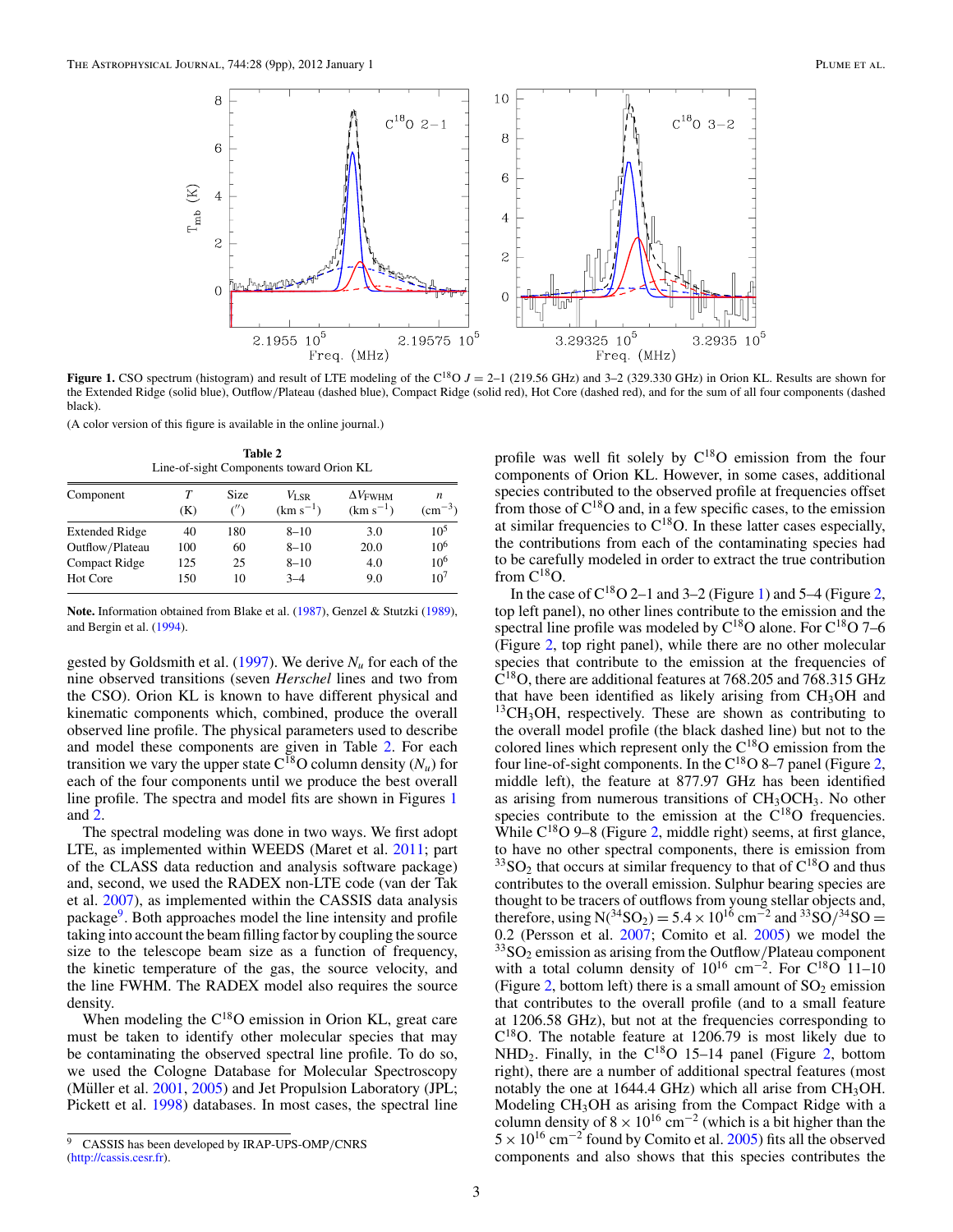<span id="page-3-0"></span>

**Figure 2.** *Herschel* spectra (histograms) and results of LTE modeling of the C<sup>18</sup>O  $J = 5-4$  (548.831 GHz),  $J = 7-6$  (768.251 GHz),  $J = 8-7$  (877.922 GHz),  $J = 7$ 9–8 (987.560 GHz),  $J = 11-10$  (1206.725 GHz), and  $J = 15-14$  (1644.495 GHz) transitions in Orion KL. Results are shown for the Extended Ridge (solid blue), Outflow*/*Plateau (dashed blue), Compact Ridge (solid red), Hot Core (dashed red), and for the sum of all four components, including emission from species other than  $C^{18}O$  (dashed black). For  $C^{18}O$  7–6 the features at 768.205 and 768.315 GHz are CH<sub>3</sub>OH and <sup>13</sup>CH<sub>3</sub>OH, respectively. In the  $C^{18}O$  8–7 panel, the feature at 877.97 GHz is due to numerous transitions of CH<sub>3</sub>OCH<sub>3</sub>. For C<sup>18</sup>O 11–10 there is SO<sub>2</sub> emission that contributes slightly to the overall profile (and to a feature at 1206.58 GHz). The additional feature at 1206.79 is most likely due to NHD<sub>2</sub>. In the C<sup>18</sup>O 15–14 panel, the feature at 1644.4 GHz is probably CH<sub>3</sub>OH which also contributes the majority of the emission at the  $C^{18}O$  frequency.

(A color version of this figure is available in the online journal.)

bulk of the emission at this frequency. Additional emission at 1644.4 GHz may be contributed by  $D_2^{34}$ S which is not modeled in this figure.  $C^{18}O$  itself is a minor contributor to the overall spectral line profile at 1644 GHz. The  $C^{18}O$  17-16 spectrum is not shown since there was no detectable emission at this frequency.

From the modeling process described above, we obtain  $N_u$ for each transition in each line-of-sight component. We then estimate the total column from  $N_{\text{tot}} = f_c \sum N_u$ , where  $f_c$ corrects for the missing population. Figure [3](#page-4-0) shows a calculation of  $f_c$  for our observed  $\overrightarrow{C}^{18}O$  transitions. This calculation is performed using an LVG model with a total column density of 5 × 10<sup>16</sup> cm<sup>-2</sup> (adjusting the column density between 10<sup>16</sup> and  $10^{17}$  cm<sup>-2</sup> changes  $f_c$  by less than 1%), densities of  $10^5$ ,  $10^6$ , and  $10^7$  cm<sup>-3</sup>, and temperatures spanning 10–400 K. At each temperature the code solves for the populations in the first 18 rotational levels. We then sum the fractional populations

in the levels that we have observed (i.e.,  $J_u = 2, 3, 5, 7, 8$ , 9, 11, and 15) which provides the fractional population in all observed levels  $(f_{obs})$ . The correction factor which we apply to obtain the population in all levels is then given by  $f_c = 1/f_{obs}$ . Based on this calculation, Figure [3](#page-4-0) shows that if we are probing gas with 10 K  $\langle T \rangle$  400 K, then simply summing up the integrated emission of C18O detections provides an estimate of the total C18O column to within a factor of *<*2. The correction factor at  $T > 100$  K is higher for higher density gas since the combination of high temperature and density means that states higher than  $J = 15$  can become significantly populated. At lower temperatures, much of the population resides in the  $J = 0$ , 1, and 2 states and, therefore, the high-*J* states that we have observed do not significantly contribute to the overall population. Table [3](#page-4-0) shows the summed column density in the observed states  $(\sum N_u)$ , the correction factor  $(f_c)$ , and the total  $C^{18}$ O column density ( $N_{\text{tot}}$ ).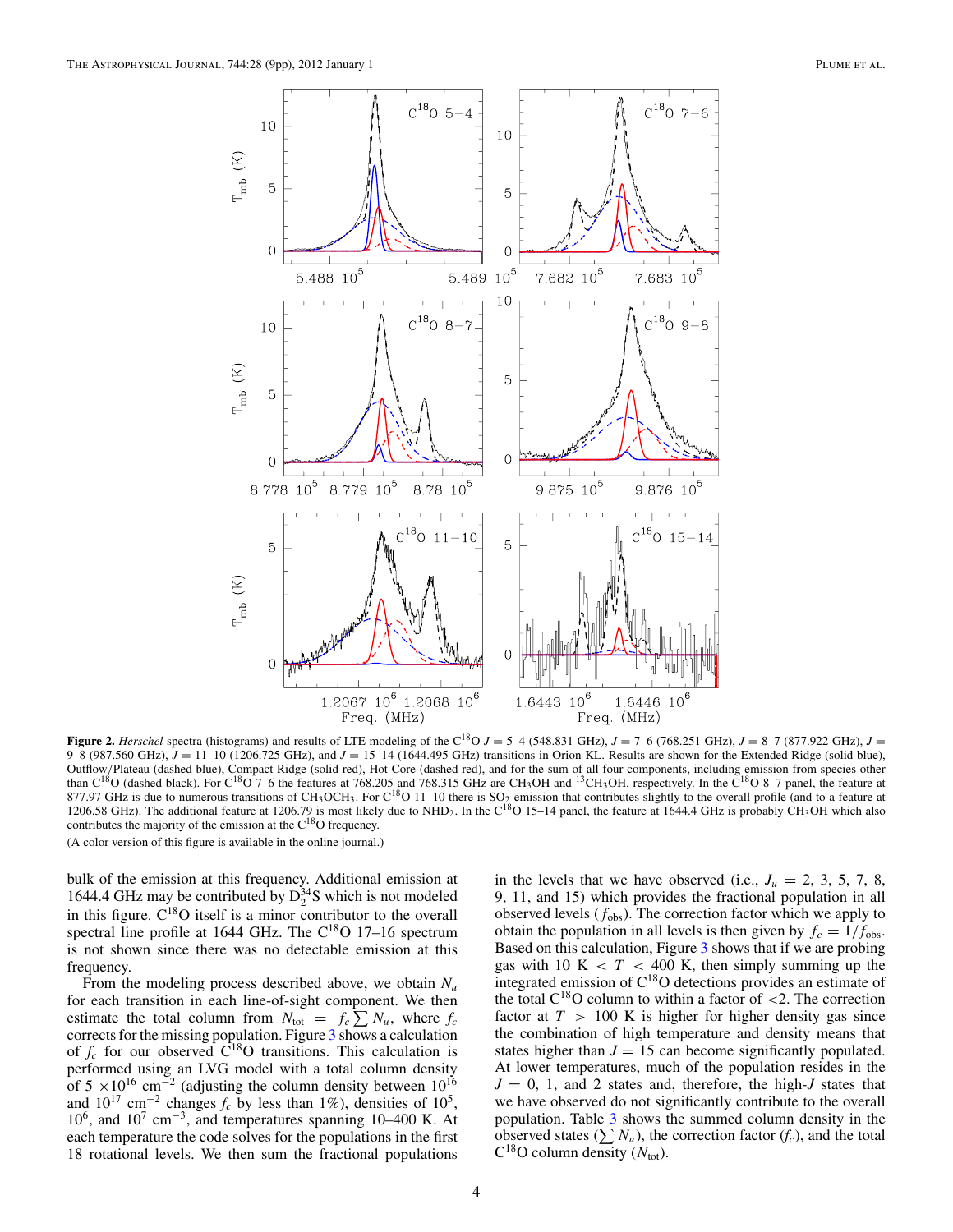<span id="page-4-0"></span>

| Component             | $\sum N_u C^{18}O$<br>$\rm (cm^{-2})$ | fc   | $N_{\text{tot}} C^{18}O \pm \text{error}$<br>$\rm (cm^{-2})$        | $N_{\text{tot}}$ H <sub>2</sub><br>$\rm (cm^{-2})$ |
|-----------------------|---------------------------------------|------|---------------------------------------------------------------------|----------------------------------------------------|
| <b>Extended Ridge</b> | $7.85 \times 10^{15}$                 | 1.81 | $1.4 \times 10^{16}$ +2.4 $\times 10^{15}$<br>$-4.0 \times 10^{14}$ | $7.1 \times 10^{22}$                               |
| Outflow/Plateau       | $2.12 \times 10^{16}$                 | 1.67 | $3.5 \times 10^{16}$ +6.3 $\times 10^{15}$<br>$-1.2 \times 10^{15}$ | $1.8 \times 10^{23}$                               |
| <b>Compact Ridge</b>  | $1.29 \times 10^{16}$                 | 1.67 | $2.2 \times 10^{16}$ +8.2 $\times 10^{15}$<br>$-1.9 \times 10^{15}$ | $1.1 \times 10^{23}$                               |
| Hot Core              | $3.67 \times 10^{16}$                 | 1.69 | $6.2 \times 10^{16}$ $+1.8 \times 10^{16}$<br>$-4.9 \times 10^{15}$ | $3.1 \times 10^{23}$                               |

**Table 3** C18O Column Density toward Orion KL



**Figure 3.** Correction factor for missing population assuming you have observed  $C^{18}$ O transitions accessible to *Herschel*/HIFI ( $J_u = 5, 7, 8, 9, 10, 11, 15$ ), as well as  $J_u = 2$  and 3 from the CSO, as a function of temperature.

Scaling the  $C^{18}O$  column densities in Table 3 by the canonical  $CO:C^{18}O$  abundance ratio of 500, we find that our CO column density in the Extended Ridge is approximately 2–3 times lower than that tabulated in Blake et al. [\(1987\)](#page-8-0). Since Blake et al. do not provide a separate column density for the Compact Ridge, it may be that their tabulated CO column density incorporates blended emission from the Compact Ridge as well. The combination of the Extended and Compact Ridge column densities listed in Table 3 results in a CO column density of  $1.8 \times 10^{19}$  cm<sup>-2</sup> which compares favorably with Blake et al.'s CO column density of  $1.5 \times 10^{19}$  cm<sup>-2</sup>.

Our calculations of the CO column density in the Outflow*/*Plateau and Hot Core, however, are ∼3 times larger than those listed in Blake et al. [\(1987\)](#page-8-0). This could be a result of the fact that Blake et al. calculated the total CO column density based on only two low-energy transitions,  $C^{18}O$  2–1 and C17O 2–1. Since the gas temperatures in the Outflow*/*Plateau and Hot Core are *>*100 K, a calculation of the total column density based on only these low-energy lines may severely underestimate the actual amount of hot gas present. Comito et al. [\(2005\)](#page-8-0) observed the higher energy 8–7 transition of  $C^{18}O$  (877 GHz) and found a rough estimate of  $1.7 \times 10^{17}$  cm<sup>-2</sup>. While they assume that the  $\tilde{C}^{18}O$  8–7 emission comes mainly from the Hot Core and make no attempt to separate the contributions from

the different physical components, their total column density compares favorably to the sum of the four components listed in Column 4 of Table 3 (i.e.,  $1.3 \times 10^{17}$  cm<sup>-2</sup>). In the last column of Table 3 we have scaled the  $C^{18}O$  column density up by a factor of 500  $\times$  10<sup>4</sup> to obtain the canonical H<sub>2</sub> column density in these regions.

Finally, it should be noted that the total  $C^{18}O$  column densities determined from the LTE and non-LTE modeling were identical to within 5%–10%. This suggests that, for the high densities in the various Orion KL components, LTE is a reasonable assumption. Thus, since the  $C^{17}O$  collision rates have not yet been included within the CASSIS implementation of RADEX, we present only the LTE results for consistency.

Figure [4](#page-5-0) shows the comparison between an LTE model and the line intensities  $(T_R^*)$  extracted for each of the line-of-sight components (see Figure [2\)](#page-3-0). The LTE model for each component was produced using the C18O column densities listed in Table 3 and the physical conditions listed in Table [2.](#page-2-0) The "dip" between  $J_{\text{upper}} = 3$  and 5 in the Compact Ridge and the Hot Core is a result of switching from the CSO (a 10.4 m telescope) to *Herschel* (a 3.5 m telescope) in our observations of these warm, compact objects. Thus, between  $J_{\text{upper}} = 3$  and 5 there is a large change in the beam filling factor. Since the Extended Ridge and Outflow*/*Plateau are extended objects, beam filling factor is less of an issue. It is quite remarkable that, except for the Outflow*/*Plateau, a simple LTE model fits the observations over a wide range of transitions and energies. The relatively poor fit to the Outflow*/*Plateau may be a result of the allocation of intensity to the various line-of-sight components. We clearly underestimate the  $J = 3-2$  component which may be a result of the relatively low signal-to-noise ratio  $(S/N)$  in the  $J = 3-2$  spectrum that may be masking the  $J = 3-2$  emission from the outflow. In the mid-*J* states (i.e.,  $J = 7{\text -}11$ ), we seem to be attributing too much emission to the outflow which simultaneously underestimates the emission coming from the Compact Ridge and Hot Core. These Outflow*/*Plateau intensities, however, were required to fit the extended "line-wing" emission seen in Figure [2](#page-3-0) and, thus, cannot be reduced significantly without reducing the quality of the overall fits. One possible solution, however, would be to model the high-velocity and the lowervelocity components separately—effectively using five line-ofsight components.

# *3.2. Modeling the C17O Line Emission*

Using the same technique applied to the  $C^{18}O$  data, we have also fit the  $C^{17}O$  transitions (Figures [5](#page-6-0) and [6\)](#page-7-0) and calculated the total  $C^{17}O$  column densities in each of the four physical components in Orion KL, as well as the  $C^{18}O/C^{17}O$  abundance ratios (see Table [4\)](#page-5-0). The correction factors for  $C^{17}O$  are higher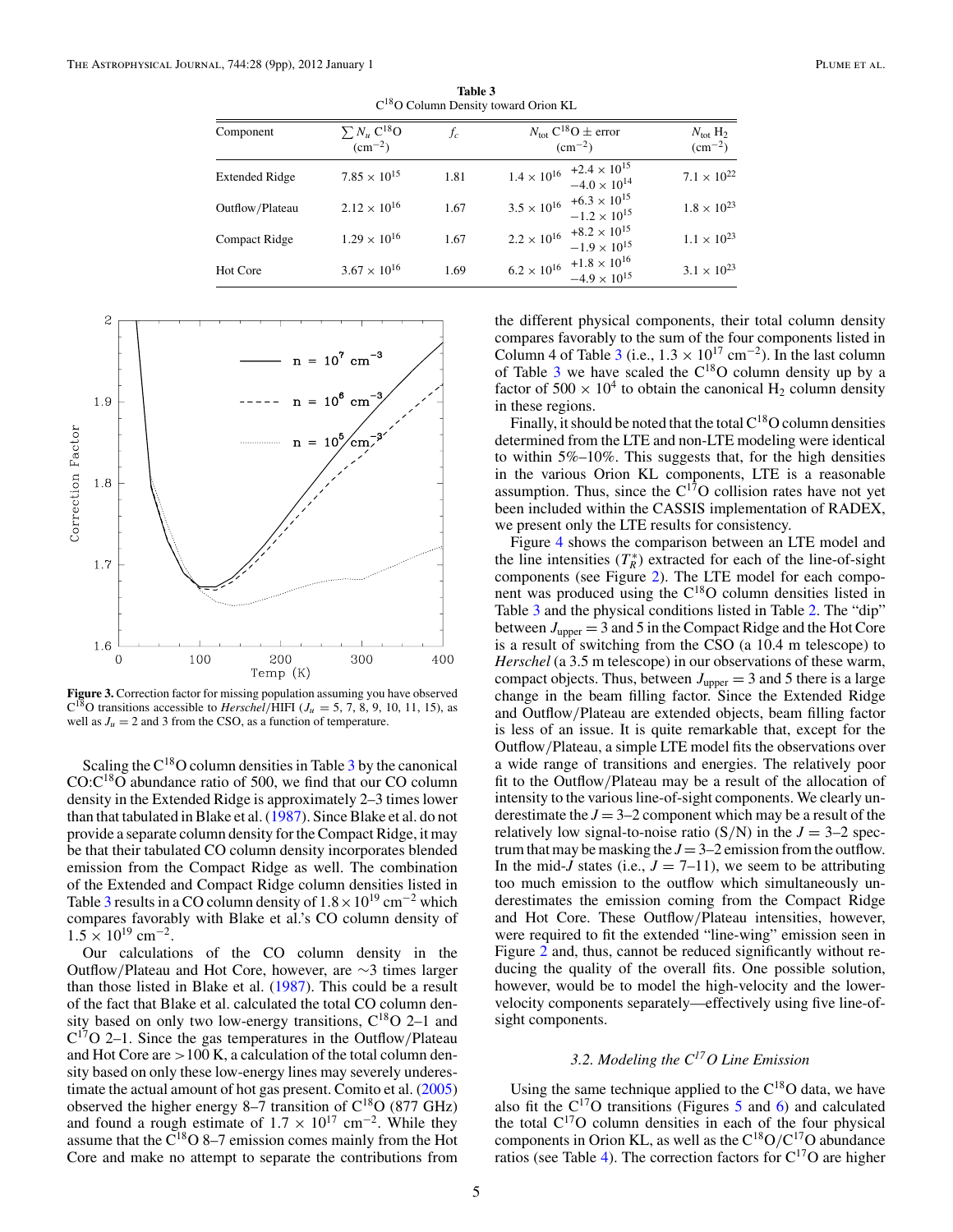<span id="page-5-0"></span>

**Figure 4.** Line intensity  $(T_R^*)$  vs. *J*<sub>upper</sub> for each of the four line-of-sight components in Orion KL. The solid line shows the results of an LTE model using the  $C^{18}O$ column density listed in Table [3](#page-4-0) and the physical conditions listed in Table [2.](#page-2-0) The points indicate the best component fits to each of the individual transitions (shown in Figure [2\)](#page-3-0). Error bars reflect the observational uncertainties discussed in Section [3.3](#page-6-0) except in cases where these "percentage" uncertainties are smaller than the noise. In these cases, the error bars reflect the 1*σ* rms noise.

# **Table 4** C17O Column Density toward Orion KL

| Component             | $\sum N_u C^{17}O$<br>$\rm (cm^{-2})$ | $f_c$ | $N_{\text{tot}} C^{17}O \pm$ error<br>$\rm (cm^{-2})$               | $\frac{N_{\text{tot}}(C^{18}O)}{N_{\text{tot}}(C^{17}O)} \pm$ error |
|-----------------------|---------------------------------------|-------|---------------------------------------------------------------------|---------------------------------------------------------------------|
| <b>Extended Ridge</b> | $1.53 \times 10^{15}$                 | 4.04  | $6.2 \times 10^{15}$ $+1.0 \times 10^{15}$<br>$-1.7 \times 10^{14}$ | $2.3^{+0.5}_{-0.5}$                                                 |
| Outflow/Plateau       | $7.52 \times 10^{15}$                 | 2.79  | $2.1 \times 10^{16}$ $+3.7 \times 10^{15}$<br>$-7.3 \times 10^{14}$ | $1.7^{+0.4}_{-0.5}$                                                 |
| Compact Ridge         | $2.16 \times 10^{15}$                 | 2.50  | $5.4 \times 10^{15}$ $+2.0 \times 10^{15}$<br>$-4.7 \times 10^{14}$ | $4.1_{-1.3}^{+2.1}$                                                 |
| Hot Core              | $8.97 \times 10^{15}$                 | 2.30  | $2.1 \times 10^{16}$ +6.0 $\times 10^{15}$<br>$-1.6 \times 10^{15}$ | $3.0^{+1.2}_{-1.1}$                                                 |

than for  $C^{18}O$  since, without the ground-based 3–2 observations, we have one less observed transition. This is most noticeable in the Extended Ridge component because, at 40 K, the bulk of the population will be in the states with  $J < 7$ .

While the  $C^{17}O$  7–6 spectrum (Figure [6,](#page-7-0) top left panel) is seemingly simple to analyze, it is actually the most problematic of all the spectral lines in this study due to the presence of strong H2CO emission which must be modeled in order to obtain the

true intensity of the  $C^{17}O$  lines. Comito et al. [\(2005\)](#page-8-0) find ortho-H2CO column densities in the Hot Core and Compact Ridge of  $2 \times 10^{15}$ . The transition at 786.28 GHz, however, is the  $11<sub>0,11</sub>–10<sub>0,10</sub>$ , which corresponds to para H<sub>2</sub>CO. Therefore, we reduce the model column densities by a factor of three (the ortho-to-para ratio) and then model the C17O line intensities concomitantly with the para-H<sub>2</sub>CO lines. In the C<sup>17</sup>O 8–7 spectrum (Figure [6,](#page-7-0) top right panel) the additional spectral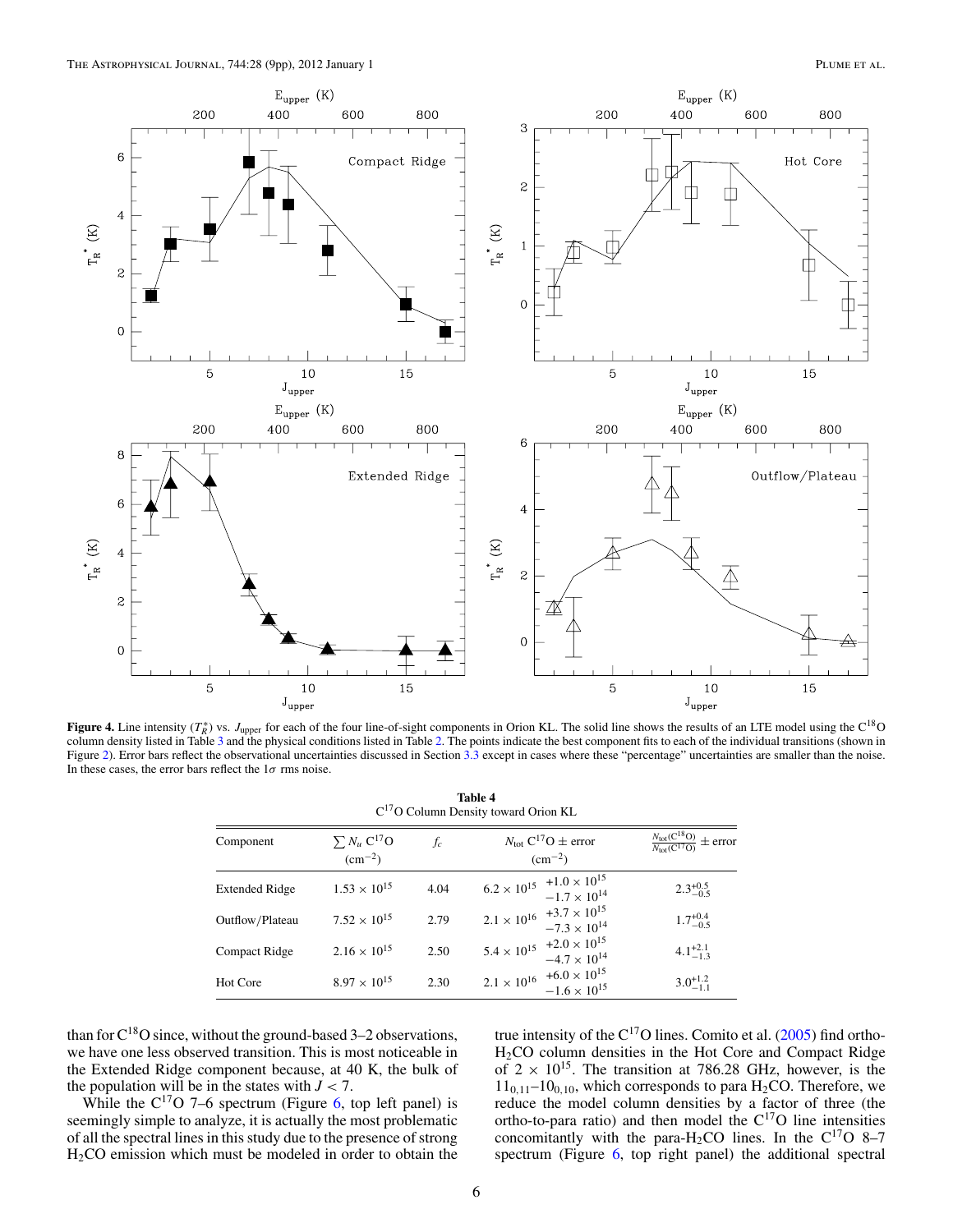<span id="page-6-0"></span>

**Figure 5.**  $C^{17}O$  2–1 ( $\sim$ 224.714 GHz) spectrum from the CSO (histogram) and results of LTE modeling. Results are shown for the Extended Ridge (solid blue), Outflow*/*Plateau (dashed blue), Compact Ridge (solid red), Hot Core (dashed red), and for the sum of all four components (dashed black). (A color version of this figure is available in the online journal.)

feature at 898.5 GHz is likely a blend of  $S_2O$ ,  $v = 0$  lines, whereas the feature at 898.55 GHz may be due to emission from NS. The only transitions listed in the catalogs that fall at the  $C^{17}O$  8–7 frequency and have an energy less than 700 K belong to  $PO_2$  and  $HCCCH_2OH$ . However, neither of these appear to contribute significantly to the observed line profile. For  $C^{17}O$  9–8 (Figure [6,](#page-7-0) middle left panel), the extra features in the spectrum, as well as the asymmetric shape of the main feature, are due to numerous  $CH<sub>3</sub>OH$  transitions. We have modeled the  $CH<sub>3</sub>OH$  as arising from the compact ridge with column densities of  $2 \times 10^{17}$  cm<sup>-2</sup> which allows us to fit the blended C<sup>17</sup>O and CH3OH lines as well as the two lines on the right side of the figure. Although this is higher than the  $5 \times 10^{16}$  cm<sup>-2</sup> found by Comito et al. [\(2005\)](#page-8-0), we still under-fit the latter two features. However, raising the CH<sub>3</sub>OH column above  $2 \times 10^{17}$  cm<sup>-2</sup> results in too much emission in the blended components, and requires us to reduce the  $C^{17}O$  column densities to unreasonably low values. Thus, we choose  $2 \times 10^{17}$  cm<sup>-2</sup> as a reasonable compromise for the methanol column density. In the  $C^{17}O$  10–9 panel (Figure [6,](#page-7-0) middle right panel) there are no additional molecular transitions that likely contribute significantly to the observed line profile. In the  $C^{17}O$  11–10 panel (Figure [6,](#page-7-0) bottom left panel) the small "hump" to the left (near 1234 GHz) may be a contribution from a vibrationally excited  $SO_2$  line or, possibly, four hyperfine lines of  $H_2Cl^+$ . The  $C^{17}O$  13–12 emission (Figure  $6$ , bottom left panel) is only an upper limit since no significant emission was detected. If we eliminate this line from our analysis, we change the total  $C^{17}O$  column density by *<*3% in the hot core, *<*2% in Compact Extended ridge, and *<*1% in the Outflow*/*Plateau and Extended Ridge.

Table [4](#page-5-0) also lists the resultant  $C^{18}O/C^{17}O$  abundance ratio (hereafter referred to as *R*) and shows that *R* varies in Orion: from 1.7 in the Outflow*/*Plateau, 2.3 in the Extended Ridge, 3.0 in the Hot Core, to 4.1 in the Compact Ridge. While the terrestrial ratio is 5.5 (Heikkilä et al. [1998\)](#page-8-0), there is some discrepancy in

the interstellar values. For example, Penzias [\(1981\)](#page-8-0) measured  $R \approx 3-4$  in a number of giant molecular clouds (e.g., SgrA, SgrB, W33, W51, M17, DR21, Ori A, NGC 2024, W3, NGC 7538), Wouterloot et al.  $(2008)$  found  $R = 4.1$  in *ρ* Ophiuchus, Wilson et al. [\(1981\)](#page-8-0) finds  $R = 2.9$  in three dark clouds, and Ladd  $(2004)$  finds  $R = 2.8$  in Taurus.

In the latter paper, Ladd [\(2004\)](#page-8-0) has assumed a model in which two distinct phases exist: an inner region in which both the  $C^{18}O$ and  $C^{17}O$  are well shielded from ultraviolet radiation, and an outer "sheath" in which the  $C^{17}O$  has been selectively dissociated. Thus, in this model, higher values of *R* may be found in regions with stronger UV radiation fields. This may help explain the variable ratios in our data since the Hot Core and Compact Ridge have higher temperatures, likely due to their more intimate association with the embedded sources in the vicinity of the Hot Core (such as the UCHII regions "I" and "L"—Menten & Reid [1995;](#page-8-0) Gezari et al. [1998\)](#page-8-0) and, thus, may be more directly impacted by the radiation field. Note, however, that given the size of the uncertainty in *, no definitive statement can be made.* 

#### *3.3. Observational Uncertainty*

Because of the use of a large number of rotational transitions that span the range of excitation (from weak–to strong–to weak), our estimates of the total column and isotopic ratios represent the best effort to date to derive these fundamental quantities. It is thus worthwhile to discuss the various sources of uncertainty that are present in our data or are placed in the derivation due to our assumptions. A primary uncertainty inherent in millimeterand submillimeter-wave data is the telescope efficiency which corrects for telescopic and atmospheric losses. As a space-borne platform *Herschel* minimizes many of these uncertainties and the absolute calibration error is likely below ∼15%.

Our assumptions regarding excitation provide a large source of uncertainty. As discussed earlier, we have explored both LTE and non-LTE analyses for our data and find only a small difference of 5%–10%. This is important as we have assumed optically thin emission for our LTE analysis. However, from our non-LTE analysis, we have found that all  $C^{18}O$  and  $C^{17}O$  lines in all components are optically thin. In fact, the largest opacity is 0.33 and is found in the C<sup>18</sup>O  $J = 5-4$  transition in the Extended Ridge. All other components and lines have lower opacities. In particular, the Compact Ridge and Hot Core both have  $\tau \leq 0.15$ for all transitions of  $C^{18}O$ , and the Outflow/Plateau has  $\tau < 0.1$ (again for all  $C^{18}O$  transitions). Thus, the small change between the LTE and non-LTE results are probably due to the fact that the transitions are optically thin and, given the densities in Orion KL, most transitions are likely in LTE or at least close to it.

The largest source of uncertainty in our estimates of the total column is introduced by the uniform source size for a given spatial*/*velocity component. If we decrease the size of all components by 20%, we expect to have to increase the column densities in order to appropriately refit the spectral line profiles. In fact, the column density needed to fit the Extended Ridge does not change, due to the fact that the reduced size of this source is still larger than the *Herschel* beam at all frequencies. The column density of the Outflow*/*Plateau increases by only 6%, again due to the fact that the reduced source size is still larger than the *Herschel* beam. The Compact Ridge and Hot Core column densities, however, increase by 34% and 24% since their extent is smaller than the beam at many of the observed frequencies. If we increase the size of each component by 20%, again, the column density in the Extended Ridge does not change. However, the column densities in the Outflow*/*Plateau,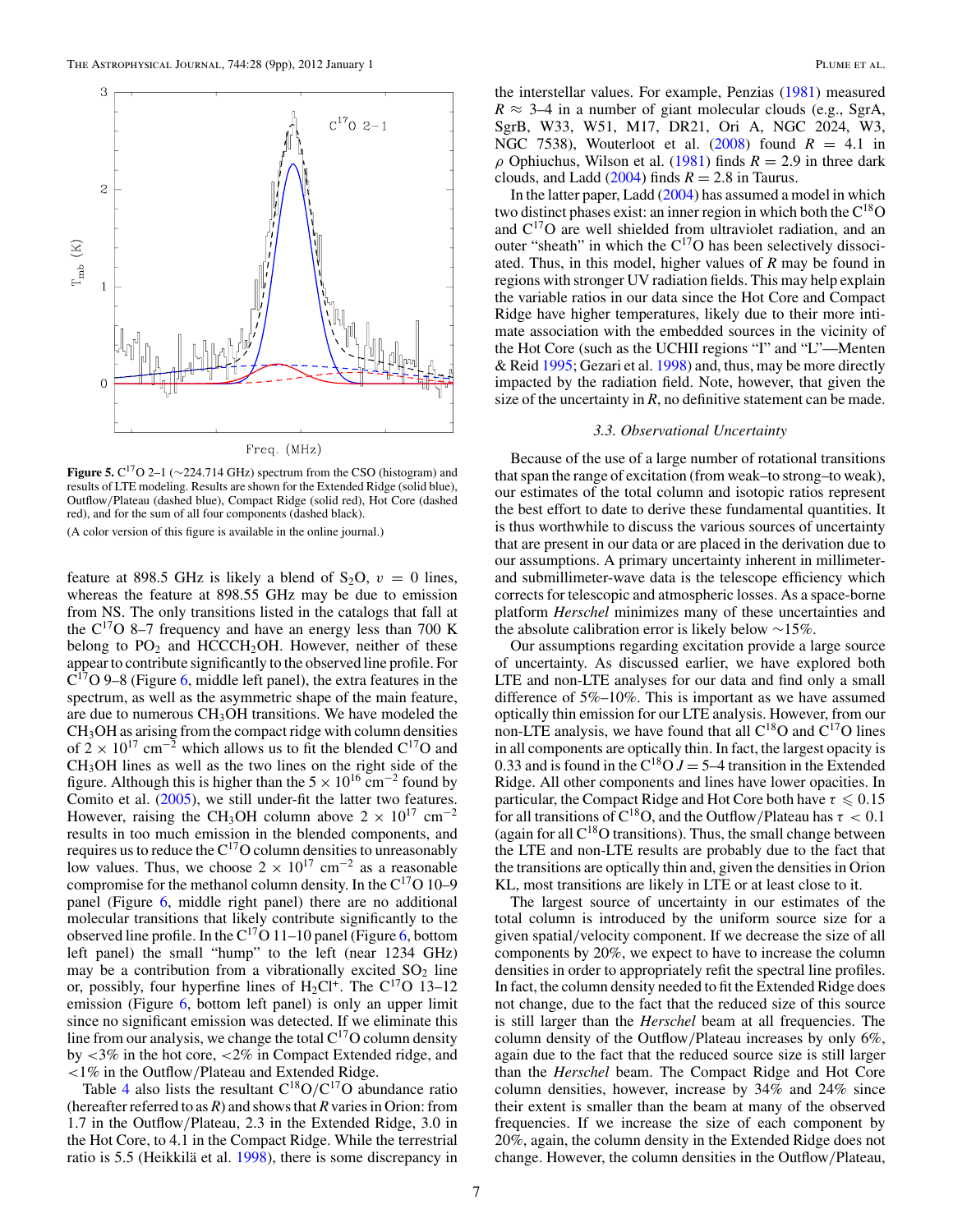<span id="page-7-0"></span>

**Figure 6.** Spectra (histograms) and results of LTE modeling of the C<sup>17</sup>O *J* = 7–6 (∼786.280 GHz), *J* = 8–7 (∼898.522 GHz), *J* = 9–8 (∼1010.731 GHz), *J* = 10–9 (∼1122.902 GHz), *<sup>J</sup>* <sup>=</sup> 11–10 (∼1235.031 GHz), and *<sup>J</sup>* <sup>=</sup> 13–12 (∼1459.148 GHz) transitions in Orion KL (frequencies are approximate since C17O has hyperfine components). Results are shown for the Extended Ridge (solid blue), Outflow*/*Plateau (dashed blue), Compact Ridge (solid red), Hot Core (dashed red), and for the sum of all four components (dashed black) including emission from species other than  $C^{17}O$ . (A color version of this figure is available in the online journal.)

Compact Ridge, and Hot Core need to be decreased by 10%, 16%, and 21%, respectively.

The total error budget must, therefore, include the 15% HIFI calibration error, a  $\sim$ 7.5% error introduced by using LTE models, and the column density errors introduced by 20% variations in source size. The uncertainties presented in Tables [3](#page-4-0) and [4,](#page-5-0) thus, reflect these errors added in quadrature.

#### 4. CONCLUSIONS

Using the HIFI instrument on board the *Herschel Space Observatory*, we have observed  $C^{18}O$  5–4, 7–6, 8–7, 9–8, 11–10, 15–14, and 17–16 and  $C^{17}O$  7–6, 8–7, 9–8, 10–9, 11–10, 13–12, 15–14, and 16–15. Combined with C18O 3–2 and 2–1 and  $C^{17}O$  2–1 observations from the CSO, we have calculated the total  $C^{18}O$  and  $C^{17}O$  column densities in the four major line-of-sight components in Orion KL: the Extended Ridge, the Outflow*/*Plateau, the Compact Ridge, and the Hot Core by fitting model line profiles to each transition. The model fits provide the column density in each upper state which are then summed to produce the total column density (after correcting by the population fraction in the unobserved states). With the large number of transitions available to HIFI, the correction factors are less than a factor of two in gas with temperatures *>*100 K. Thus, this method provides a more accurate calculation of the total column density in warm gas than can be obtained by observing only a few, lower energy transitions accessible from the ground.

Using this method, the total  $C^{18}O$  column densities in the Extended Ridge, Outflow*/*Plateau, Compact Ridge, and Hot Core components of Orion KL is  $1.4 \times 10^{16}$  cm<sup>-2</sup>,  $3.5 \times$ 1016 cm−2, 2*.*2×1016 cm−2, and 6*.*2×1016 cm−2, respectively. These total columns will be useful to derive abundances for numerous species in this prototypical massive star-forming region. In addition, the total column can be used in studies of dust emission to constrain the overall emission along the line of sight and hence constrain the combined effects of dust column, thermal gradients, and mass opacity corrections.

We also find that the  $C^{18}O/C^{17}O$  abundance ratio varies from 1.7 in the Outflow*/*Plateau, 2.3 in the Extended Ridge, 3.0 in the Hot Core, and to 4.1 in the Compact Ridge. This suggests a